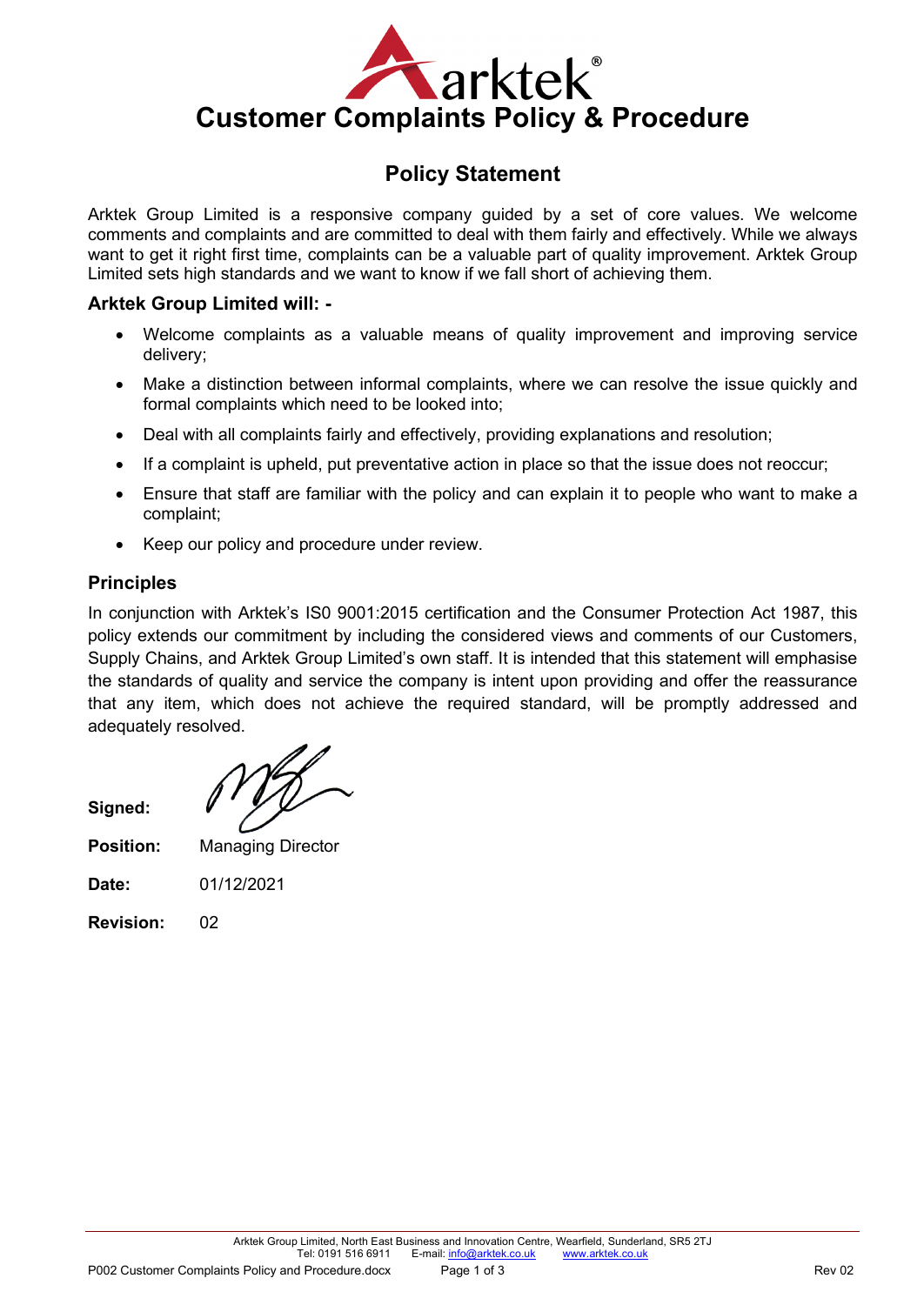

### **1. Purposes**

Arktek Group Limited's Complaints procedure helps ensure that: -

- Customer complaints are dealt with promptly, efficiently, courteously and systematically;
- Customer complaints are treated confidentially and fairly;
- Customers are kept informed of the progress and outcome of their complaints.

#### **2. Procedures**

To ensure we are able to put things rights as soon as we can, please read our complaints procedure below and we will respond promptly to ensure complete satisfaction. As soon as possible after the completion of the works, please inspect the work to ensure everything has been carried out to our usual high standards. In the unlikely event there is anything you are not completely satisfied with, please contact us about your complaint in the following ways:

In writing – send your queries to our head office (Arktek Group Limited, Anderson House, North East Business and Innovation Centre (BIC), Sunderland, Tyne and Wear, SR5 2TJ)

By telephone – call us on **0191 516 6911** during our office hours (Monday to Friday 9 AM – 5 PM)

#### By email – send your queries to **info@arktek.co.uk**

We aim to respond within 3 working days of receiving your complaint and where possible, will provide you with a date to remedy any issues raised.

We aim to resolve your complaint straightaway but if we are unable to do this, we will write to you within three business days with the following information:

- Why we have not resolved your complaint;
- Who is dealing with your complaint; and
- When we will contact you again.

We will aim to resolve your complaint quickly but it may take longer if it is complex.

We will keep you informed on a regular basis but if you need an update please call us on **0191 516 6911** and ask to speak to the person handling your complaint.

There are 6 key stages in the procedure:

**Stage 1 –** Upon receipt of any customer contact; via phone, e-mail, social media, letter, or verbal site communication, the contact is to be immediately recorded on the customer database by Arktek Customer Care Team.

**Stage 2 –** Where the communication cannot be resolved immediately over the phone or on site, a member of the customer care team will then fully investigate the issue and contact the customer to arrange for any appropriate remedial action.

**Stage 3 –** In the event an issue cannot be dealt with by one of our team members, the issue will be escalated to the office manager and if necessary, a company director. This may necessitate a site visit to try to resolve the issue. The meeting is documented and records are kept on file for quality assurance records.

**Stage 4 –** In the unlikely event that the company senior management are unable to reach a successful resolution within 8 weeks, we will send a letter giving our reasons for the delay and an indication of when we expect to provide a final decision; or we will issue our final decision letter which will explain our final position.